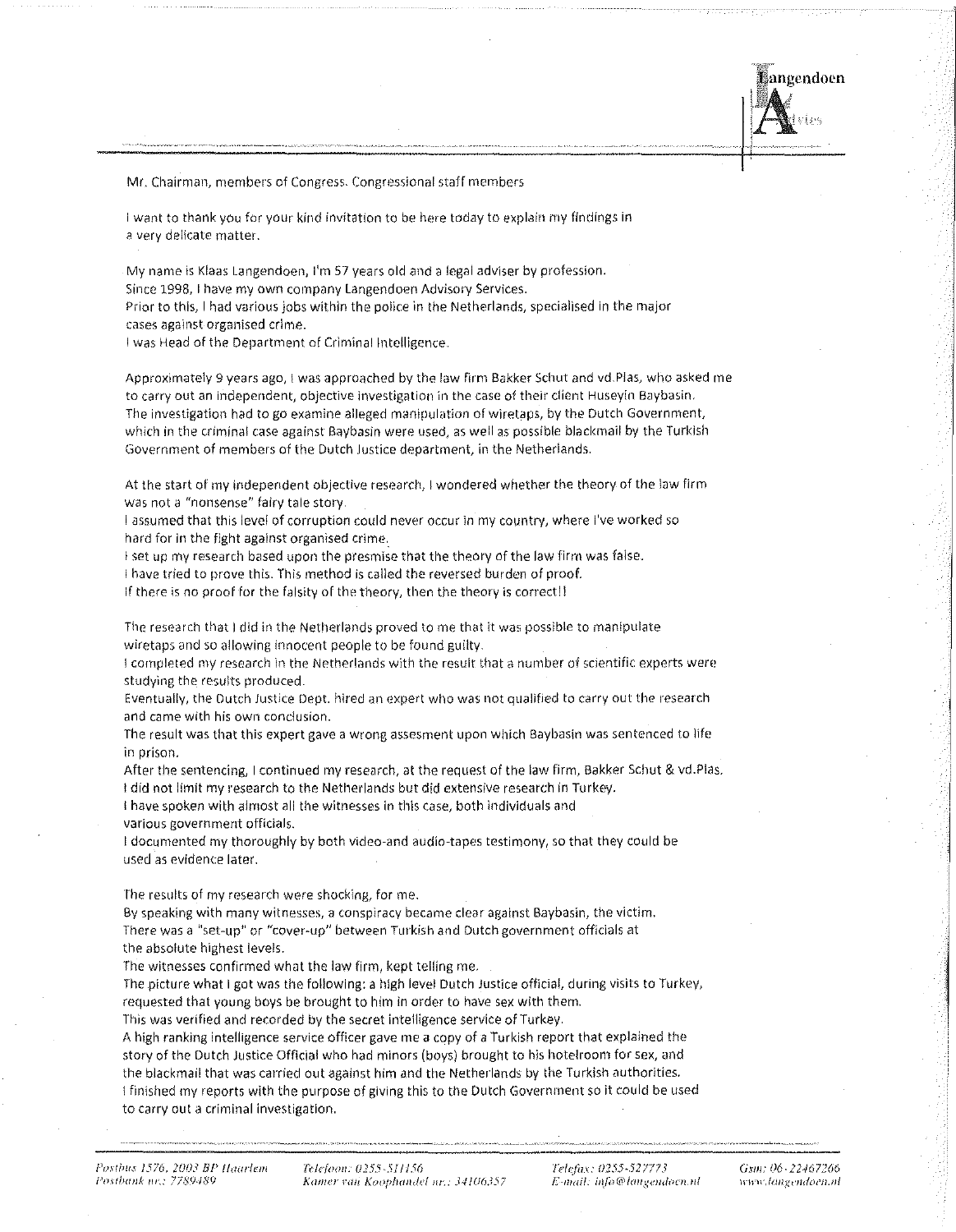We sought to have an "independent" Commission created to study this case and bring out all the facts,

That Committee was provided with all available information.

The Commission also tried to research the manipulated wiretaps and investigate them. The result was that the wiretaps were found to be more than likely manipulated. However, the research that was provided was rejected as it was found not scientific or convincing. This research was never carried qut, and thus the truth was never revealed. At the moment that a decision was made by the Commission to travel to Turkey to interview the witnesses again, the justice dept. intervened again, and bloced this from happening.

This research has therefore never taken place, and the truth never revealed.

Mevr.vd.Plas filed a police report on behalf of two Turkish victims, with the aim that a criminal investigation would be started into the conduct of the high Dutch Justice official, Mr Joris Demmink. These type of investigations in the Netherlands, are carried out by the National Investigation Unit. This National Investigation Unit falls directly under the College of Prosecutors, who meet regularly with Mr. Demmlnk, as he is the Secretary General of the Justice Dept.

All available information were made available by Mevr.vd.Plas and myself at the National Investigation Unit.

We have even had one of the Turkish victims travel to the Netherlands to make a statement. In addition, we also had an important witness come from Turkey to the Netherlands to speak to the National Investigation Unit.

The result was, as the leader of this National Investigation Unit told us, that "there will be no criminal investigation".

The National Investigation Unlt had confined itself to a so·-called "facts collection" and had no authority to do a propper investigation.

Again a missed opportunity to fully investigate the allegations in Turkey, and take testimony from the important witnesses, did· not happen.

The past year I have done extensive researche regarding more possible child abuse victims of high police/justice officials in the Netherlands.

From this research it is being crystal clear to me that there is and has been abuse of minors by high police/justice officials and that all efforts to criminally investigate and prosecute these cases have been blocked and covered up.

During my investigation, I came in contact with one of the victims, who ls here today and will tell his story.

After serious reflection, 1 have come to the conclusion that the Dutch Government does not want to and will not investigate this very sensitive issue of manipulating wiretaps under which someone is wrongfully serving a life sentence and the abuse of young boys by one of the highest officials of the Justice Dept.

It is also my conclusion that, after many many years of research by myself, the theory of the law firm Bakker Schut and vd.Pias is correct.

Their client, Huseyin Baybasin,was framed and several of Mrs.vd.Pias other clients were abused by Justice Dept. Secretary General Joris Demmink, when they were a minor.

My confidence that the Dutch Government wlll ever carry out a fair independent investigation in these 2 issues, is completely gone.

! hope that you can help us in resolving this matter through diplomatic or more severe methods, in this very sensitive issue.